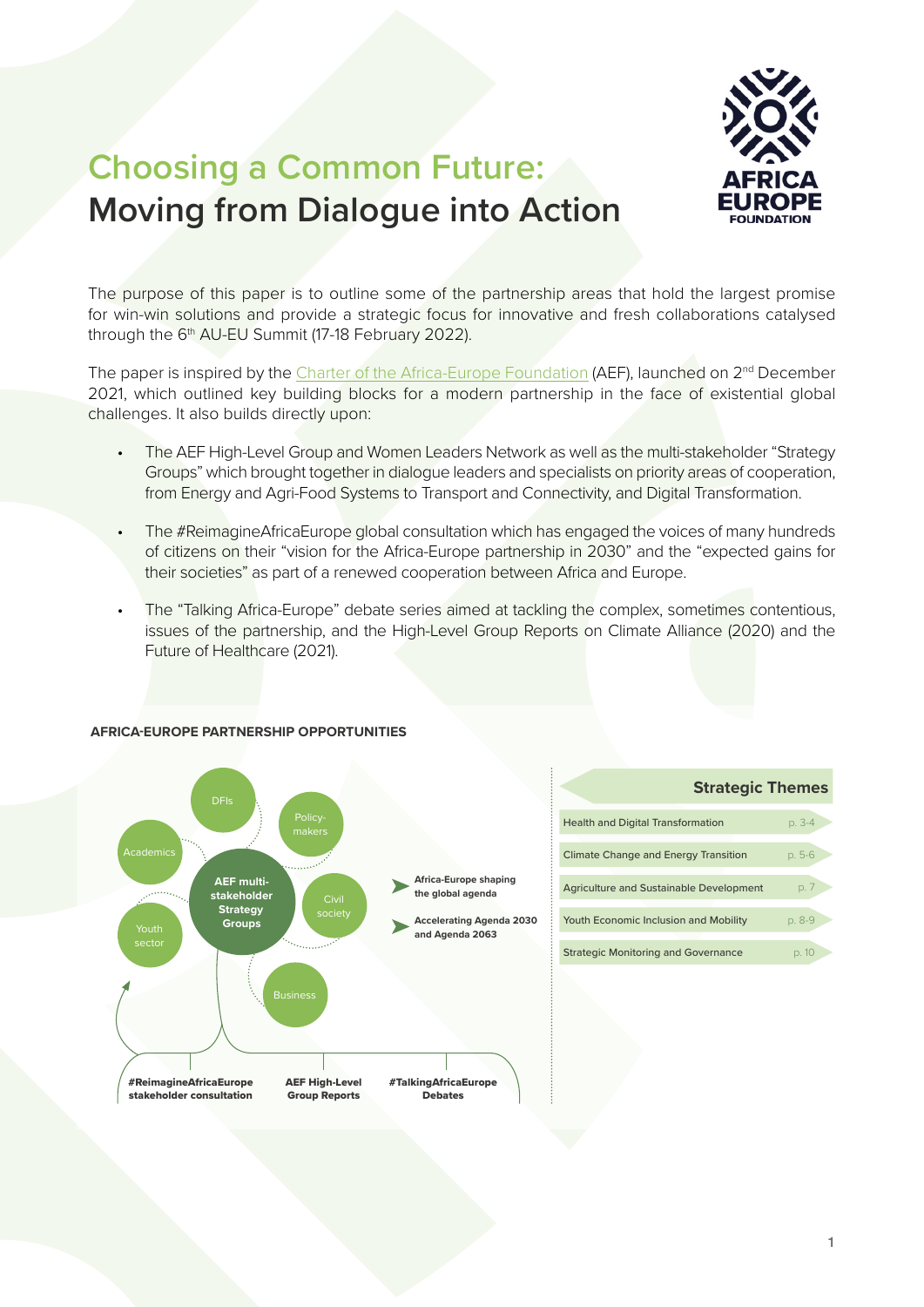### KEY MESSAGES

An overarching message, from the multistakeholder dialogues to the #ReimagineAfricaEurope consultation, is there is **growing appetite for a deeper partnership between the peoples of Africa and Europe**; a partnership that includes civil society, cities and local authorities, the private sector and, as a priority, young people. Citizens across both continents expect from a renewed partnership gains for their societies including enhanced and training opportunities, improved environmental sustainability and youth economic inclusion.

The largest Africa/Europe opportunity sits in creating value chains across the two continents that are tied into large macro trends and investment drivers. These include: Africa's need for space and opportunity for industrialisation, especially in labour-intensive sectors, and for leapfrogging their services-based sectors into a digital economy; the investments of European countries into a green economy and decoupling from fossil fuels, Europe's need to cater for an older population and reduced workforce; and a shared requirement for pandemic preparedness and to face the climate crisis.

To move forward, it is evident from the AEF dialogues that there are **significant gaps to bridge in understanding the different contexts and starting points** when it comes to critical domains of cooperation including energy transition/access and mobility/migration. Importance is equally placed on working across silos and enlarging the partnership to new and diverse stakeholders.

My visi<br>
increas<br>
shared<br>
Debisi My vision for the Africa-Europe partnership in 2030 is a partnership where both continents increase interdependencies on each other and practice mutual solidarity and respect to enhance shared prosperity.

**Debisi**, from the #ReimagineAfricaEurope consultation

## PARTNERSHIP OPPORTUNITIES

Based on historical analysis and a high-level scan, the following thematic areas have been selected under which we have identified significant mutually beneficial opportunities for Africa-Europe collaboration. Under each of these thematic areas the Africa-Europe Foundation, together with partner Dalberg and the AEF Strategy Groups, has outlined an initial set of "moon-shot interventions" that could present tangible programmes around which to crowd investment and activity.

For a sub-set of these moon-shots we have provided additional detail, with more to be developed post-Summit. AEF and partners would like to identify "champion Member States" to collaborate on these transformative areas of action.

The prisolet's<br>so let's<br>to offer<br>Martin The proximity of our two continents makes us geographical neighbours which we cannot change so let's use the geographic advantage and become better neighbours. Both continents have much to offer each other.

**Martin**, from the #ReimagineAfricaEurope consultation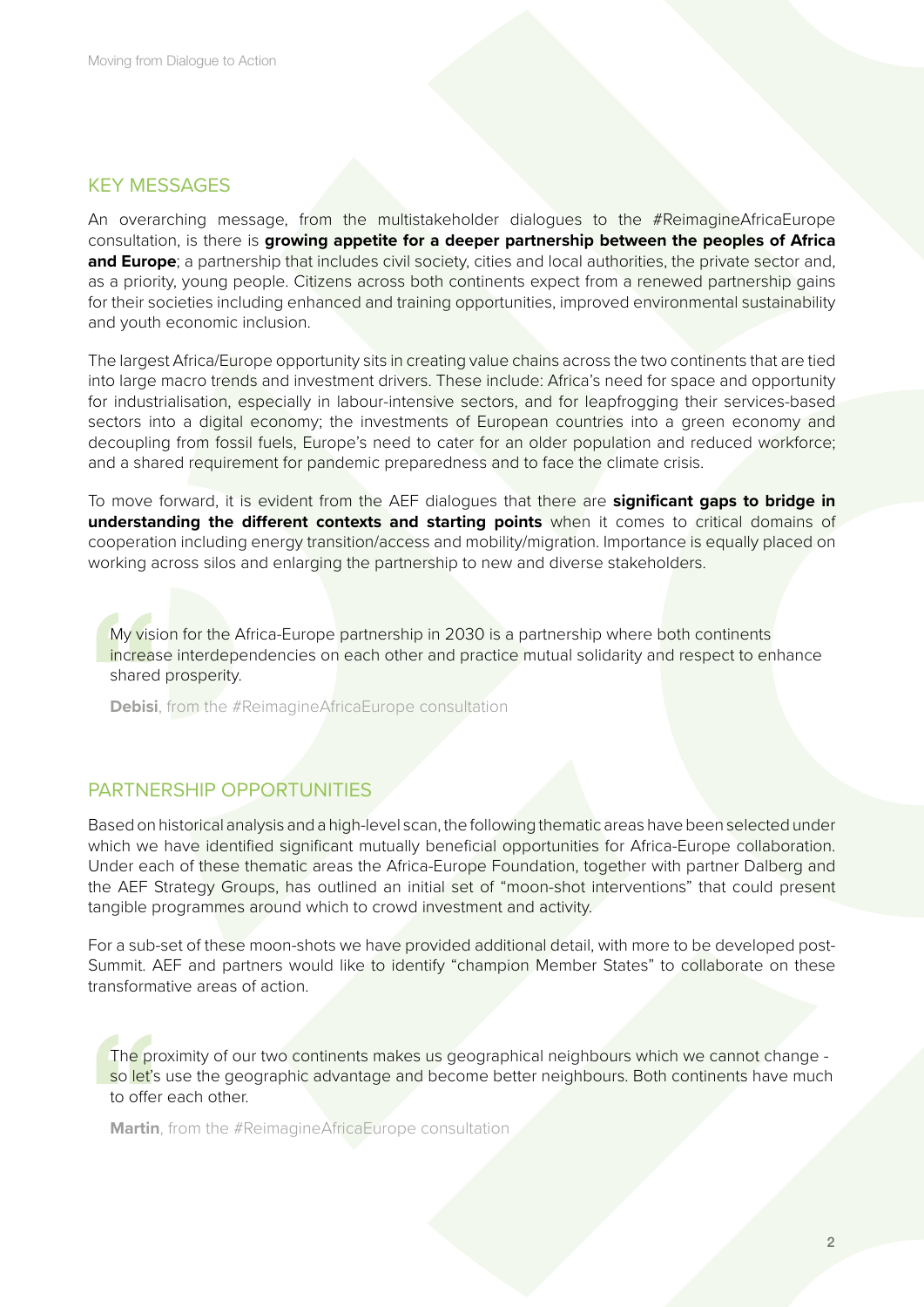# **THEME 1: HEALTH AND DIGITAL TRANSFORMATION**

The 2021 HLG Report examined in detail the failure of the international community in providing African populations with access to COVID-19 vaccines, and highlighted not only how there is a need to build manufacturing and distribution capacity for vaccines and medicines in Africa, but the opportunity that creating this infrastructure would bring, not only for improved healthcare, but overall human development, local jobs and business opportunities. The Report also built on the work of the Health and Digital Strategy Groups, and posited a vision for healthcare in 2030 built on harnessing the impact of digital technologies in healthcare, and proposing an innovative African Health Data Space in the model of the European Health Data Space.

Africa's vaccine market is today worth \$1.3 billion, and expected to grow to approximately \$2.4 billion by

Building on the Report, the AEF Talking Africa-Europe Special on vaccine access (3 February 2022) reiterated these recommendations, with **Abebe Aemro Selassie**, Director of the Africa Department at the International Monetary Fund (IMF), arguing the economic case for having strong vaccine manufacturing is a "*no-brainer*" and must be pursued. **Matshidiso Moeti**, WHO Regional Director for Africa, agreed, adding: "*We need to learn how to invest in equity in peacetime. Much of what is happening today is happening in the context of crisis.*" This was echoed by European Commissioner for International Partnerships **Jutta Urpilainen**, who explained that the EU has launched an initiative to support vaccine manufacturing in Africa worth €1bn, arguing that "*equity demands more than donations*".

## Illustrative Moon-shot Ideas:

**The Africa-Europe Digital Health Scale-Up Support Programme:** In various African countries, private delivery models have emerged which combine task shifting, evidence-based protocolised care with digital support (such as Clinical Decision Support Systems, CDSS, with or without the deployment of AI) - some of which are based on telemedicine. These models can realise superior quality at lower costs and greater access (including for patients in rural and peri-urban settings) thanks to higher staff utilisation. Europe could learn from these innovations in Africa – and at the same time, can support these innovations to grow bigger and faster in Africa. To leverage this, significant support from key stakeholders including national governments, professional association, and insurance providers would be necessary in order to secure regulatory approval, coverage, and extended demonstration periods to build trust.

reaching €17.35 billion (\$20.7bn) revenue from €3.69 billion (\$4.41bn) in 2019. The trends are similar in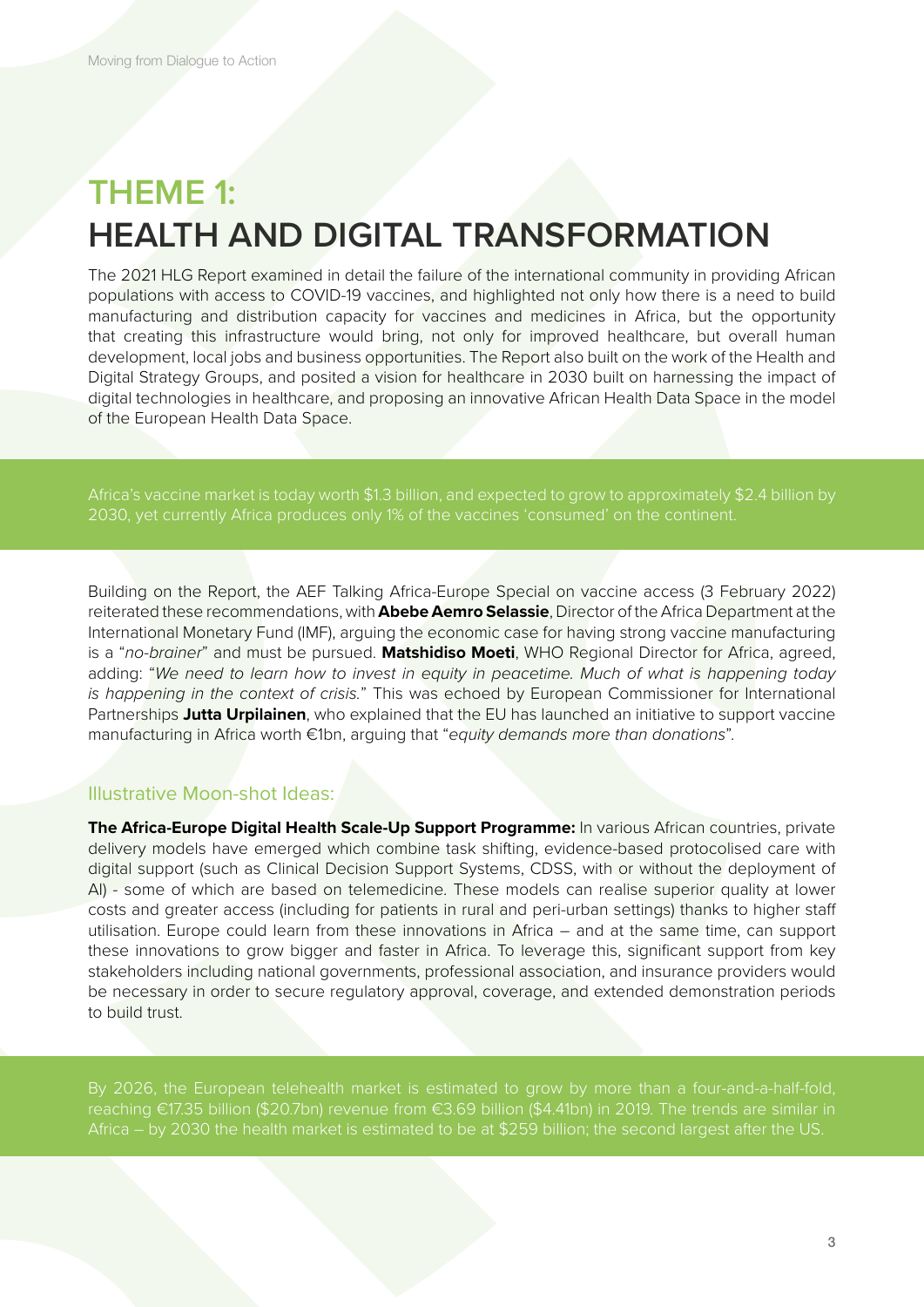**Harmonising EU and African data protection frameworks:** Supporting the development of harmonised data protection and management frameworks will serve to strengthen the relevance of GDPR globally, strengthen data systems in Africa, and improve the attractiveness of both continents as global digital investment destinations. In the longer term, the European Data Space could be used as a model for a similar African Health Data Space, the two data spaces could provide a strategic gateway for coordinated infrastructure building, incorporate and embed homegrown digital health content and solutions.

## IN FOCUS: FORESIGHT OBSERVATORY ON HEALTH WORKFORCES

Even before working on training or career paths, we need accurate data about the current and expected needs of the health workforces on both continents. Clear assessments and recommendations are needed not only on training numbers but also on future staff requirements in terms of skills built upon variables including expected population growth, technological and social change, skills mix, individual performance and health policy.

The WHO's Global Strategy on Human Resources for Health Workforce 2030 estimates that between

Building on the work done by the WHO's Global Health Workforce Alliance, the Africa-Europe Foundation's Strategy Group on Health has the bold ambition of proposing the creation of a much more comprehensive Foresight Observatory on Health Workforces. The Foundation's vision for an Observatory is embedded in the global need for a health workforce to meet the changing and future needs - beyond the traditional human resources for health (HRH) realm of doctors, nurses, midwives, and community health workers to encompass the range of enabling cadres that are needed to deliver the health services of the future, including but not limited to health workers in information technology, machine learning, robotics, health product and workforce regulation, supply chain, and biomedical specialties.

A complete health systems lens needs to be applied in the context of health labour market considerations, and the observatory will advocate for governments and international bodies to adopt necessary changes to modify their health systems to accommodate the changing landscape of health, and to meet existing health workforce and spending commitments. In order to achieve this purpose, proposed outputs include the publication of an annual or bi-annual index on the state of readiness of health workforces. The Observatory would additionally encourage data sharing and build platforms to encourage partnerships among leading health workforces' stakeholders on both continents.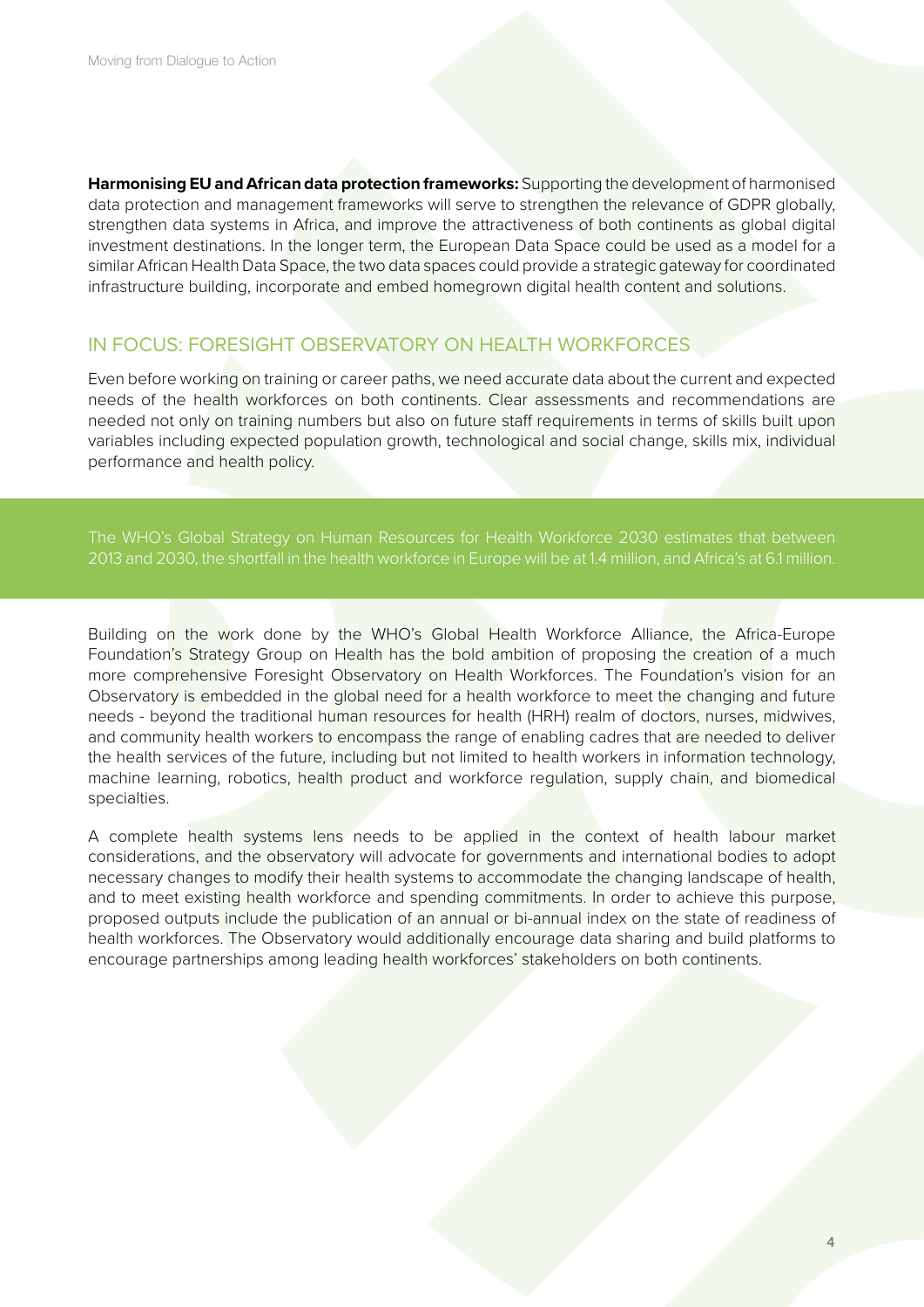## **THEME 2: CLIMATE CHANGE AND ENERGY TRANSITION**

The work of the AEF has focused extensively on the role both continents can and will have to play in tackling humanity's greatest existential threat. Last year's COP26 highlighted how far apart both continents are when it comes to the agenda for the Green Transition.



## **Africa & EU: share of global energy consumption, carbon emissions & population (2019)**

The recent AEF Talking Africa-Europe special on climate energy further underscored this ahead of the summit. **Damilola Ogunbiyi**, CEO of Sustainable Energy for All (SEforAll), co-chair of UN Energy, and former CEO of Nigeria's Rural Electrification Agency emphasised the challenge of "*a full electrification of the entire economy - when these countries still want to achieve access to energy, industrialisation, and a better future for their people*". **Macky Sall**, President of Senegal, and Chair of the African Union, underlined that "*we should not put additional injustice on the shoulders of Africa by no longer subsidising fossil fuels, as was decided at COP26*", since Africa contributes the least to climate change, but is one of the areas not only most at risk of climate change impacts but also of the economic fallout of climate change policy. If the forthcoming Summit is to be, as **Charles Michel**, President of the European Council hopes, "*an opportunity for a new paradigm, approach and alliance for Africa and Europe*", bridges will need to be built on energy.

In 2019, **the entire population of the EU, accounting for just under 445 million people, had access to electricity, while just over half (54.7%) of the 1.3 billion people living in Africa** had access. Almost **600 million Africans remain off-grid, more than 1.3 times the population of the EU**. There are also to energy. Egypt for example has 100% coverage, while South Sudan has 6.7% coverage. All 27 EU member states have full coverage.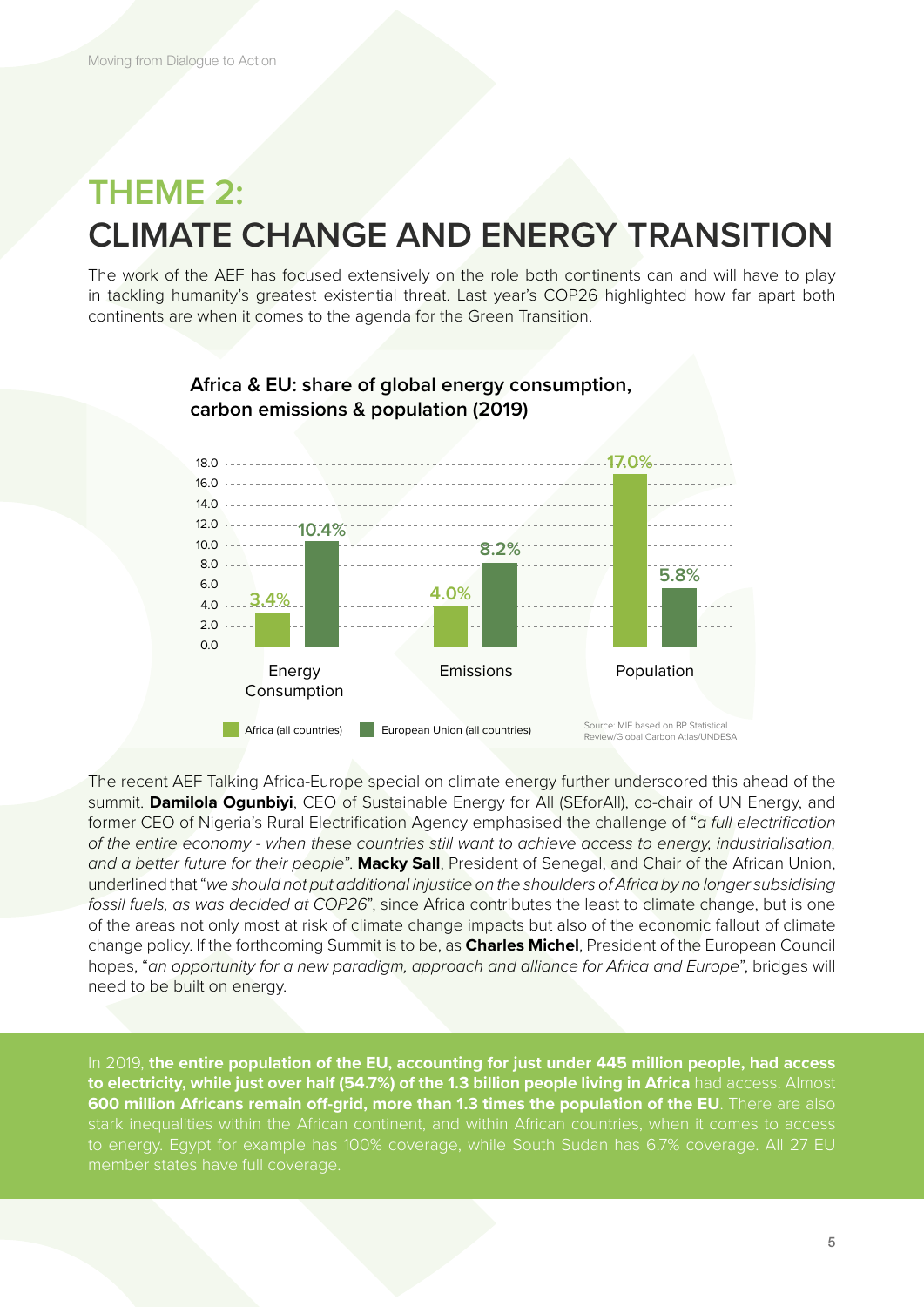The AEF recommends addressing climate change and development issues as one and the same, rather than separate goals and solutions. Mitigation, adaptation and resilience strategies that speak to the climate change agenda cannot be addressed without also redressing pressing issues such as poverty, inequality and the need for inclusive economic growth.

### Illustrative Moon-shot Ideas:

**The Africa-Europe Anchor Demand for Energy Programme:** An EU-AU led programme to anchor large renewable generation investments in African countries and provide secure sources of lowcarbon energy and commodities to both Europe and Africa. Example anchor investments could include hydrogen, direct offtake through HVDC, and green mineral processing. Cost advantages for African countries to produce those sources of renewable energy, i.e., green hydrogen, should be further explored to nail down specific opportunities. The arrangement allows African parties to capture value from renewable energy resources while offering both Europe and Africa options to decarbonise, as well as generate credible momentum towards policy change at global fora.

**The Reshoring to Africa Manufacturing Programme:** Recognising the desire to shorten supply chains for strategic goods, the high-cost base in most European countries, and the upcoming Carbon Border Adjustment Mechanism (CBAM), positioning African countries as strategic low-carbon manufacturing partners (beyond just heavy industry). This value chain development would create opportunities for decent work and economic growth for Africa, including through increased revenue for governments, while presenting Europe with secure, trusted, cost-effective supply chains, and increasing the attractiveness of African economies for FDI and larger scale infrastructure investment.

## IN FOCUS: CLEAN COOKING SOLUTIONS

Air pollution is not caused by fossil fuel-powered transport alone. Nearly 4 billion people globally lack access to modern cooking solutions, including 900 million in Africa. Biomass cookstoves, for example, highlight the Gordian Knot of climate, health, and development – **they contribute to over half of global total black carbon emissions, contribute to deforestation, cost \$2.4trillion annually to the global economy, and cause over 4 million premature deaths each year** – disproportionately affecting women and children.

The Africa-Europe Foundation Strategy Group on Energy, together with the Clean Cooking Alliance, have launched a manifesto for clean cooking solutions, calling for action from governments, the private sector, and global development actors, to bring about clean cooking solutions worldwide and take a key step towards bringing clean energy access to all by 2030. At both the AU-EU Summit and COP27, Africa and Europe have the opportunity to take the lead on cooperating to implement the manifesto, and demonstrate that the Africa-Europe partnership is willing and able to make serious commitment towards transformative change.

Whilst all sectors will play their part, the AEF recognises the need for an African government-led approach to action. Core priorities for governments include setting up clean-cooking 'delivery units' within governments to coordinate efforts, and to include clean-cooking plans in Nationally Determined Contributions (NDCs) ahead of COP27 and COP28. The other key aspect to the success of cleancooking in Africa is the enabling environment. Fiscal policies (including smart subsidies), dedicated financing, and market conditions that support growth in the sector are all crucial to rolling out cleancooking solutions across Africa, and achieving SDG7 by 2030.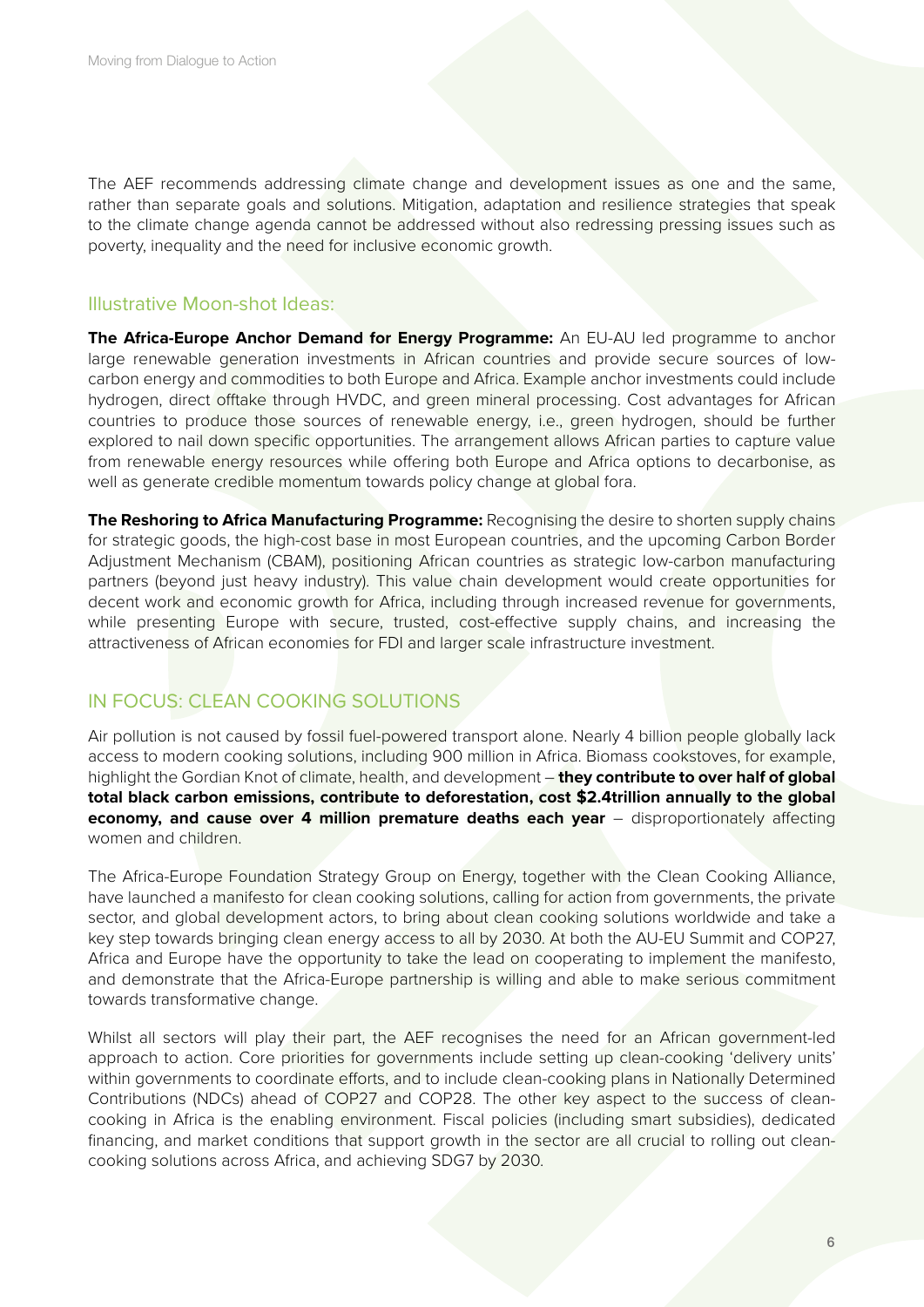# **THEME 3: AGRICULTURE AND SUSTAINABLE DEVELOPMENT**

Africa and Europe have the opportunity to build an agri-food partnership on a common vision for food systems transformation by 2030. This should be centred around food sovereignty, a concept advocated at the World Food Summit in 1996, referring to the right of people to decide their own food systems, to provide healthy and nutritious food grown in their locality, and to practise climateappropriate agriculture and agroecology. Beyond this, any Africa-Europe agri-food partnership must have the ambition to transform the sustainability of food systems through policy initiatives, financial tools and co-innovation. Some work has already begun, including calling for the creation of crosscontinental networks of excellence in regenerative agriculture, and large-scale mobility programmes specific to African and European agri-food entrepreneurs.

Nature<br>
excelle<br>
change<br>
Rahel, Nature holds a special role in all of our old mythologies and pagan religions. It would be an excellent way to know more about different types of land, soil and the way we can adapt to climate change while also using the earth responsibly.

**Rahel**, from the #ReimagineAfricaEurope consultation

**The Markets for Climate Smart Agriculture Programme:** Actors are already working towards exploring how a combination of agricultural practices, smart technologies, and carbon finance can improve smallholder farmer incomes in Africa. Collaborating with existing innovators could lower the costs associated with meeting proposed EU agricultural produce climate standards (Farm to Fork Strategy) and improve access to EU carbon markets (Article 6 or EU ETS). This would require greater involvement of the AU in the Farm to Fork standards and processes that properly incentivise African farmers.

With approximately 33 million farms under 2 hectares producing up to 70% of the food supply, African farming could be a pioneering example for the difference food sovereignty can make to the public

**Regenerating the Great Green Wall:** One nature-based solution is the Great Green Wall (GGW), an African-led approach to the climate-development nexus launched in 2007. Aiming to combat desertification and land degradation, sequester 250 million tons of carbon and create 10 million rural jobs by 2030, the initiative is an example of the holistic approach to climate change and development proposed in the 2020 High-Level Group Report. Supported by more than 20 countries in Africa, as well as the World Bank, the African Union, the UNCCD, and at the January 2021 One Planet Summit French President Emmanuel Macron announced the launch of the Great Green Wall Accelerator, an instrument to facilitate monitoring and evaluation of financing, and address funding gaps in key areas such as water, soil, and vegetation management. If funding promises of \$14 billion are delivered, along with supportive policies for concrete action, the initiative has the potential to be truly transformative.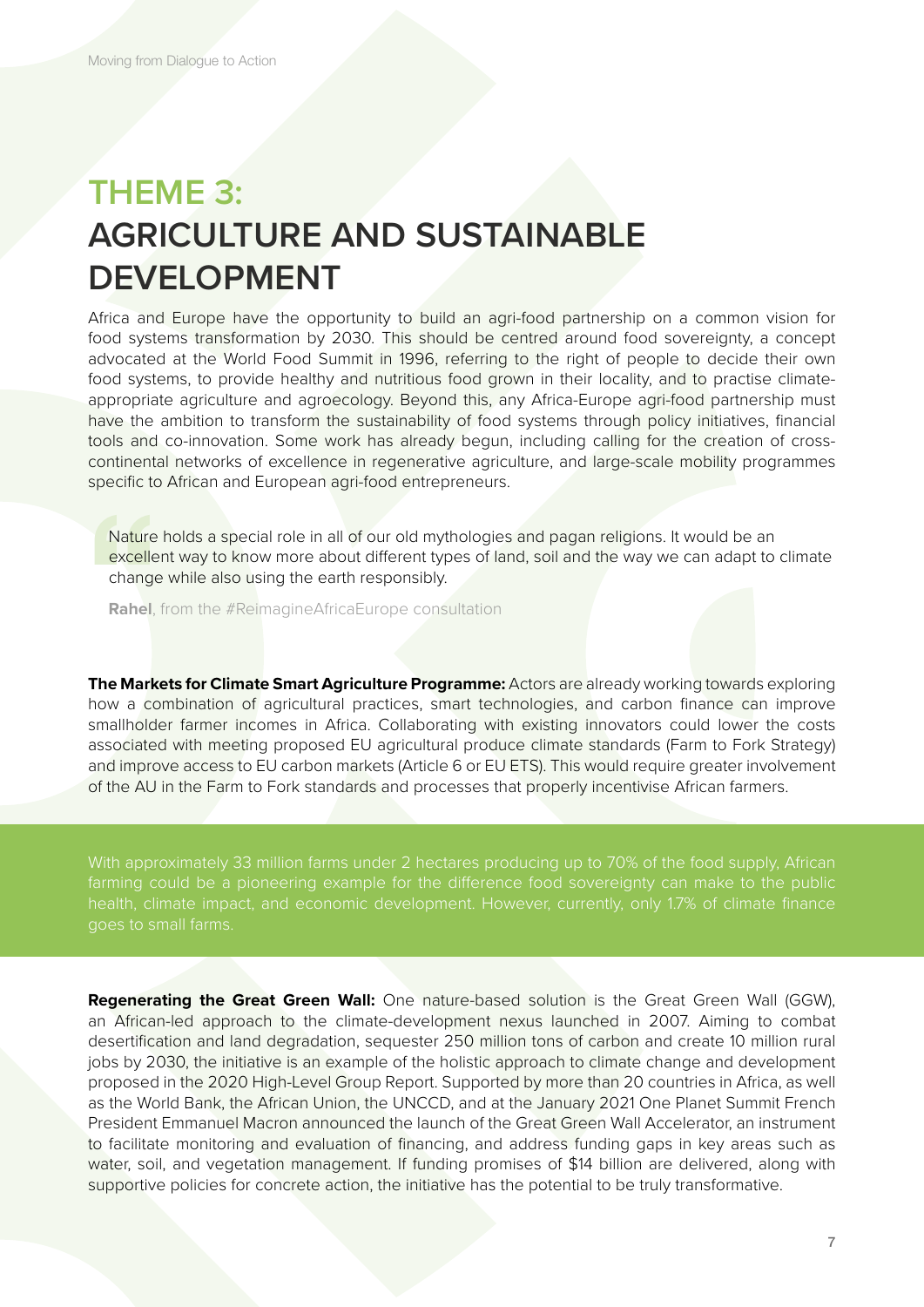**Leveraging digital capital platforms to facilitate cross- and intra- funding in green entrepreneurship:**  Supporting the development of cross-continental Business Angel and crowdsourcing platforms, could increase funding to entrepreneurship and exchange of learnings between both funders and entrepreneurs across both continents.

# **THEME 4: YOUTH ECONOMIC INCLUSION AND MOBILITY**

The new dynamic for Africa-Europe relations cannot ignore the demographic trends of the two continents, both Europe's aging population and Africa's youth bulge. AEF believes that these distinct strengths can be leveraged to mutual benefit. We believe in shifting the paradigm that has defined regional cooperation to date by putting investment in young people and people-to-people cooperation as the foundation for prospects on security and economic cooperation. We are advocating one overarching impact indicator for the Africa-Europe partnership and related initiatives focused on youth access in crucial areas of society including housing, education, and cultural institutions, mobility, and employability.

Through the Talking Africa-Europe Series and the #ReimagineAfricaEurope consultation, the AEF has made conscious effort to mainstream youth voices into the discussion at every turn. The consultation showed that young people across both continents view the Africa-Europe partnership as a means for greater opportunity, prioritising amongst others intercultural exchanges, education and job creation. Respondents have also identified a number of shared values including solidarity and equitable growth.

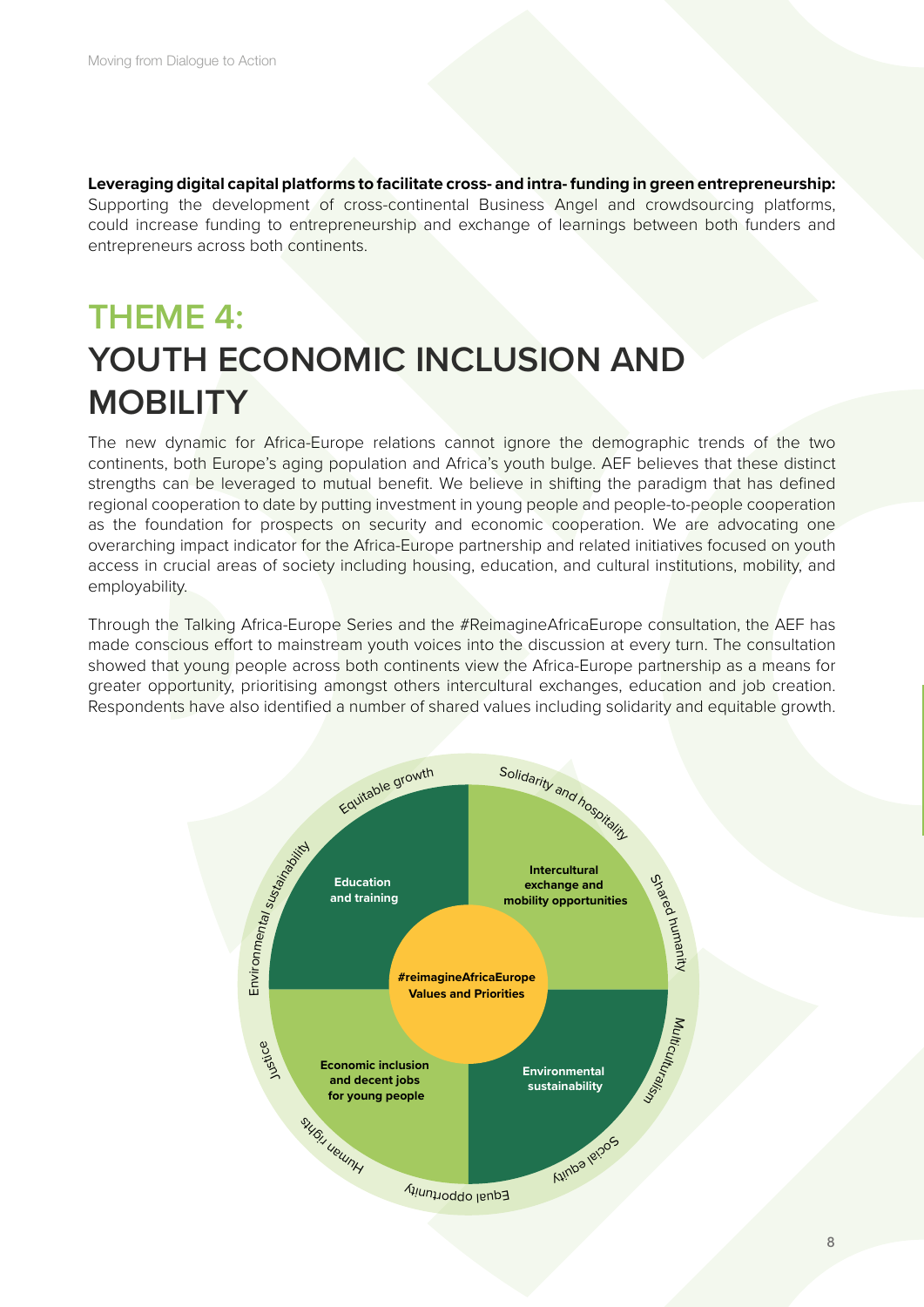There<br>
who th<br>
anothe<br>
human<br>
Abund There is a South African saying called "Umuntu ngumuntu ngabantu", which means one becomes who they are as a result of the people who surround them. We have learnt how to live with one another, and how to help one another grow. We share values such as compassion, love for humanity and the will to live.

**Abundance**, from the #ReimagineAfricaEurope consultation

Investin<br>
Empov<br>
achiev<br>
nationa<br>
The EU Investing in young people and children should be at the heart of Africa-EU cooperation. Empowerment, participation and involvement of young people as agents of change are key to achieving the priorities of the Agenda 2030. We should support the mainstreaming of youth in national policies.

The EU should better spread the benefits of Erasmus+ across Africa and increase the uptake of the Creative Europe programme to make the most of the creativity of the region's young people.

I would like to see more on digital education. This is the field where it is possible to act quickly, with limited funds and with the tools used by youth. It will also help to tackle the growing digital divide, connecting the European and African regions. This should however not replace physical contact and mobility. Youth mobility is, by definition, essential.

**Ayoub Mahi**, at the AEF Talking Africa-Europe special on Migration and Mobility, Masters Student and Research Analyst at the VVA Group

like Erasmus+ offer incentives for educational mobility.

## IN FOCUS: YOUNG AFRICA-EUROPE VOICES

Young people are oft-referenced in political discourses on both sides of the Mediterranean, simultaneously as: "the hope for a better future", as the present and future labour force, as well as "a potential threat" when their needs and claims challenge the political regimes. As such, public policies aimed at youth focus either on fostering economic development models that require young talent or restricting the youth who oppose political elites. The Young Africa-Europe Voices, a capacity building initiative with both offline and online elements, would allow emerging leaders in Africa and Europe to: build a specialised skills-set to lead across divides; promote the role of cultural diversity in innovative and collaborative problem-solving; allow a free exchange of knowledge and expertise for a beneficial partnership; access a powerful mentoring network of regional and global policy leaders; provide a channel for dialogue between young people and local decision-makers; and understand how to give life to their stories through mainstream media dialogues. Building on existing EuroMed cooperation, the capacity building would foster active youth participation in local communities and empower active citizenship on both continents. The social learning platform will involve annually many hundreds of young people through a tailored MOOC (Massive Open Online Course) on cross-cultural leadership.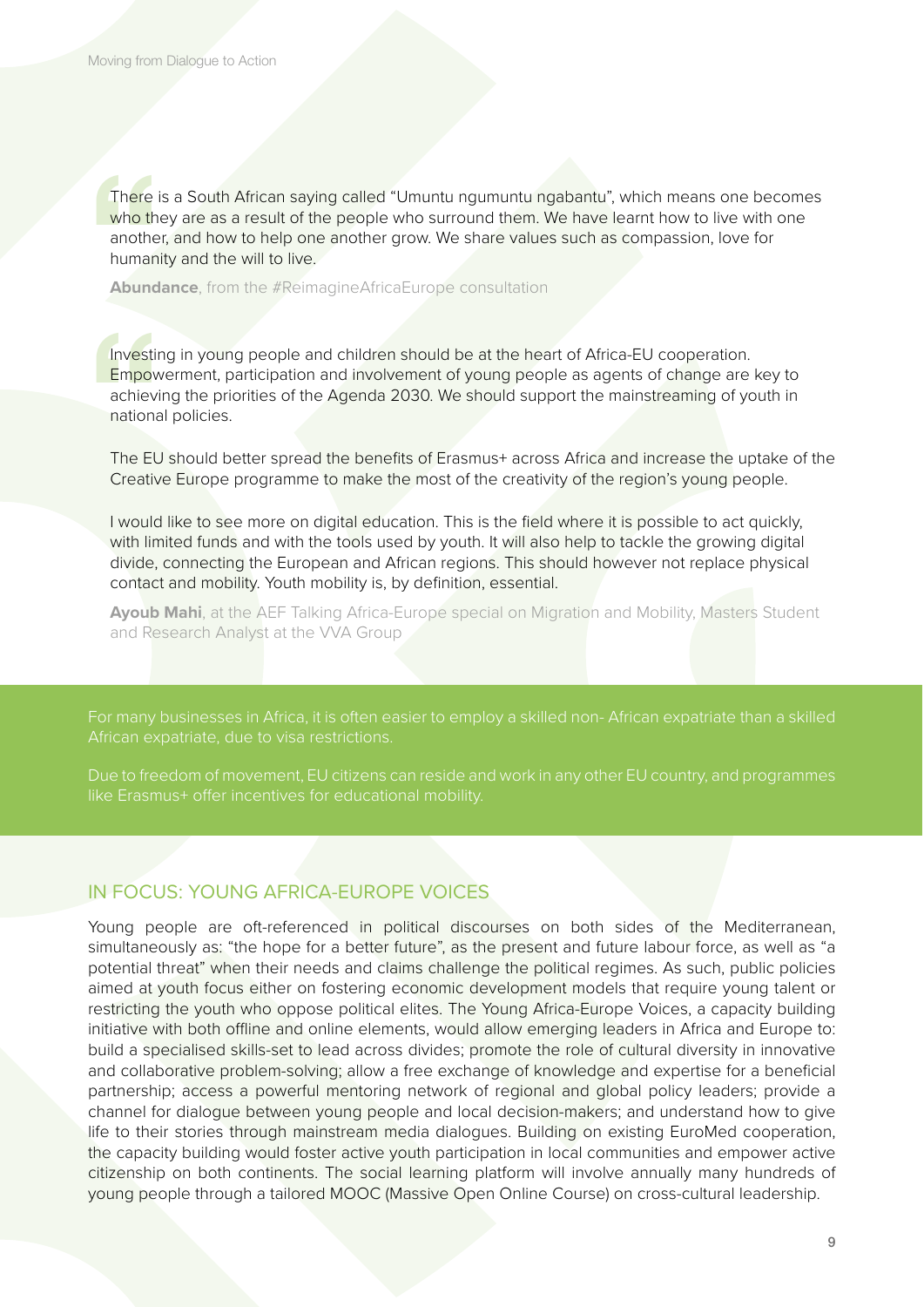# **THEME 5: STRATEGIC MONITORING AND GOVERNANCE**

Historically, the Africa-Europe artnership has struggled to deliver on its significant potential. A critical contributor to this is the institutional set-up of current efforts, in which separate entities (e.g. Ministries within Member States, bilateral donor offices, separate European Commission DGs) operate independently with separate budgets and strategic processes. Furthermore, with few mechanisms in place to trace how high-level commitments made at summits translate into tangible change, accountability over delivery is difficult. This has reduced overall interest and nurtured growing distrust from citizens of both continents regarding the usefulness and effectiveness of an Africa-Europe partnership, amidst growing competition for African potential resources and geo-political weight.

The Africa-Europe Foundation has been asked to leverage its independence, analysis and outreach capacity and multi-stakeholder "platform of platforms" DNA to strengthen the partnership through a strategic monitoring function that would catalyse impact. AEF will ensure a holistic approach to monitoring real progress in the various domains of the partnership including identifying potential gaps and proposing opportunities for scaling up innovative practice and transformative moon-shots.

The dimensions of this work for the Africa-Europe Foundation would centre on:

- **Multi-stakeholder Africa-Europe "Strategy Groups".** Transforming the existing AEF Strategy Groups (established during the inception phase of AEF) into sounding boards called upon to identify potential blockages and solutions in the implementation of policies and initiatives of the Africa-Europe partnership.
- **Coordination and information sharing.** Contributing to a deeper awareness and ownership among both continents' Member States, regional and national institutions, proactively connecting and guiding multi-stakeholders to take advantage of complementarities and address gaps, identifying innovative practices which can be replicated and scaled up.
- **Monitoring and compliance.** Pragmatically and regularly tracking commitments made at the level of the Africa-Europe partnership. Through the production of an annual report, identifying current bottlenecks, as well as opportunities to advance political commitments at national, sub-regional and regional level, for joint partnership work.
- **Outreach and engagement.** Through its outreach programme and diverse dialogue platforms (including High-Level Group of Personalities, Women Leaders Network, Youth Network, strategic partnership forums, etc), the AEF will support and foster a continuous engagement of multistakeholders in-between Summits and Ministerial meetings of the Africa-Europe partnership.

The 20<br>
barrier:<br>
interes<br>
Anony The 2022 Summit needs to be a summit focused on getting actual things done: zoom in on real barriers to progress and steps to address them (the actual ones, not the ones that sound politically interesting); develop real new partnerships around common interests.

**Anonymous**, from the #ReimagineAfricaEurope consultation

A deliv<br>
suppor<br>
Anony A deliverable for the AU-EU Summit should be a roadmap for how concretely Africa and Europe will support each other with concrete mechanisms for mutual accountability.

**Anonymous**, from the #ReimagineAfricaEurope consultation